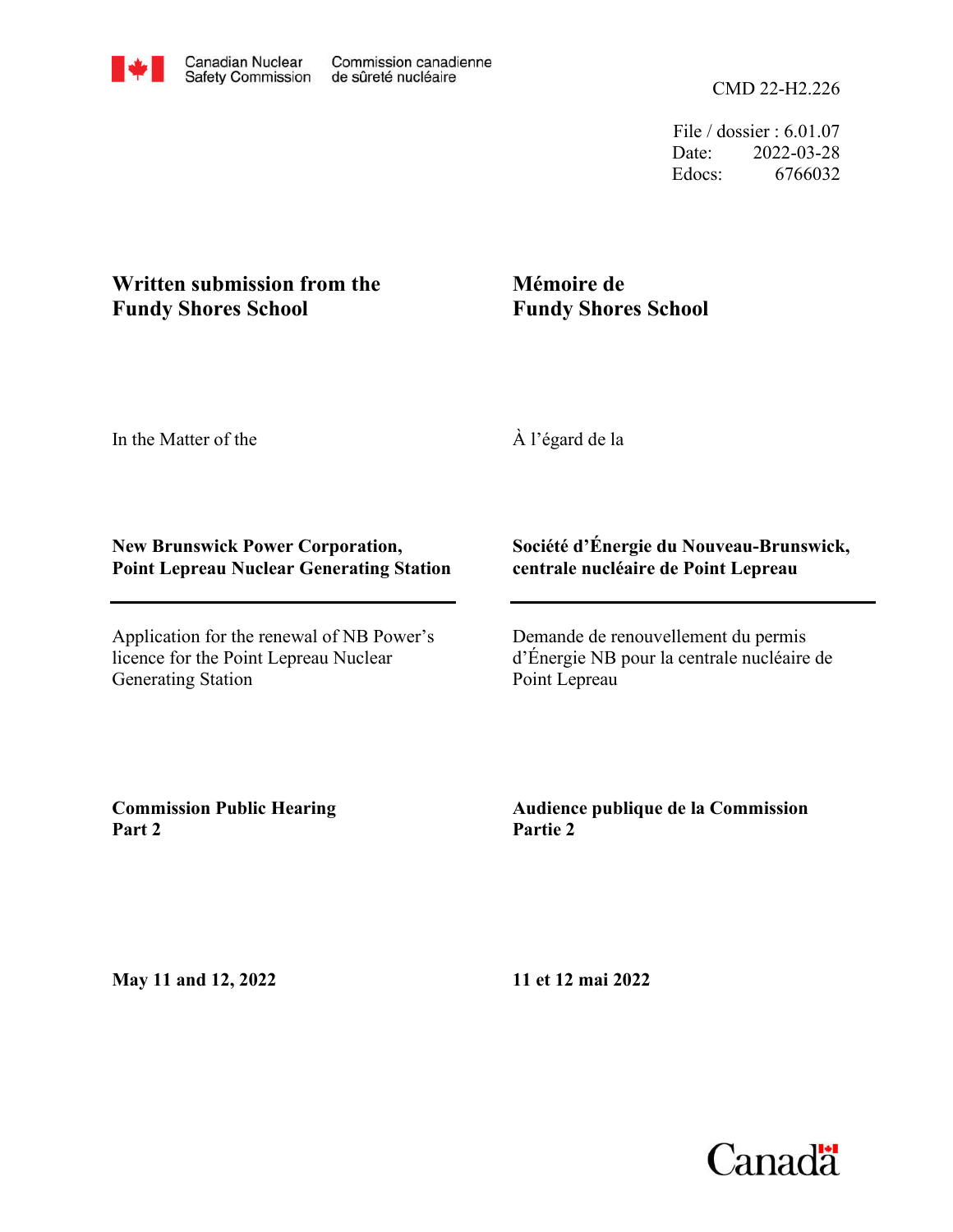### FUNDY SHORES SCHOOL



 1095 Route 790 Dipper Harbour, NB E5J 1W4 **Telephone: (506) 659-3943**

*Principal,* Mr. Sean Gorman

March 25, 2022

Senior Tribunal Officer Canadian Nuclear Safety Commission interventions@cnsc-ccsn.gc.ca 280 Slater Street, P.O. Box 1046 Ottawa, ON K1P 559

Dear Sir/Madam:

Re: New Brunswick Power Point Lepreau Nuclear Generating Station Power Reactor Operating Licence Renewal

 $\mathcal{L}_\mathcal{L}$  , and the contribution of the contribution of the contribution of the contribution of the contribution of the contribution of the contribution of the contribution of the contribution of the contribution of

My name is Sean Gorman, Principal of Fundy Shores School and I would like to intervene in the Point Lepreau Nuclear Generating Station licence renewal. I would ask that you consider this letter as my written submission.

Fundy Shores School is a Kindergarten to Grade 5 rural school in Anglophone South School District servicing the communities of Dipper Harbour, Maces Bay, Chance Harbour, Lepreau, Little Lepreau, South Musquash, and Wetmore Creek. We have a strong history of being involved with our surrounding communities, groups and local businesses, including the Point Lepreau Nuclear Generating Station.

Fundy Shores School is located approximately 3 kilometers from the Point Lepreau Nuclear Generating Station. During our time as neighbours, we have benefited from the involvement of the Station's staff in our School. They have contributed to the enrichment of our science program; they have raised awareness about environmental stewardship and continue keep us informed of on-going Station activities.

NB Power's annual environmental awareness celebration with the employees of the Point Lepreau Nuclear Generating Station continues to be one of the most anticipated events for the students of Fundy Shores School. These events include a community clean-up day, Earth Day celebrations and annual marigold planting. It is a wonderful opportunity for the students to learn about taking care of their community in a way that is not only instructional but includes mentoring and hands on learning as well.